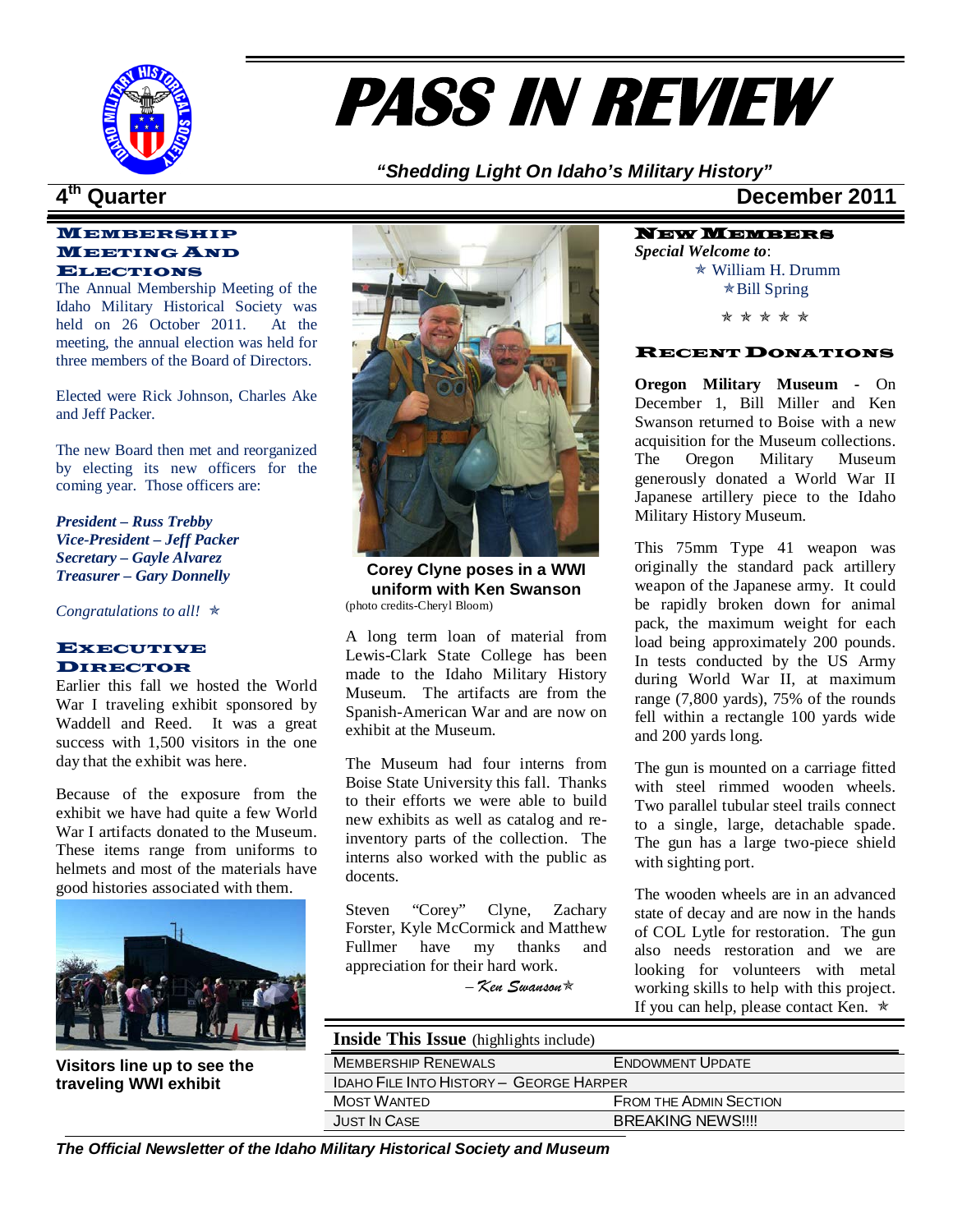## **PASS IN REVIEW** *December 2011*

## **MEMBERSHIP**

## RENEWALS

**Don't forget, it is now time to renew your membership!** 

| <b>Annual renewals are:</b>             |       |
|-----------------------------------------|-------|
| <b>General Membership:</b>              | \$25  |
| Senior $(60+)$ :                        | \$15  |
| <b>Associate (Spouse):</b>              | \$10  |
| <b>Student:</b>                         | \$10  |
| <b>Lifetime Membership:</b>             | \$375 |
| Lifetime normant may be enread out over |       |

Lifetime payment may be spread out over a one-year period.

In addition, as the year begins drawing to a close, many people contemplate their charitable contributions for the year.

**The Idaho State Tax Commission offers a tax credit for contributions to Idaho Educational Entities which include "An Idaho public or private nonprofit museum."** 

The Idaho Military Historical Society is such an organization and **donations to the Society qualify for this credit.**  Please remember the Museum as you plan your donations for the year.  $\star$ 



## UPDATE

Our Endowment balance currently stands at **\$56,496.85**

Recent Endowment

Donors include:

### **Stanley J. Herzinger (In Memory of Ormond Smith) Frank & Gen Boguslowski (In Memory of Clint Taylor)**

With 2011 coming to a close, now is an excellent time to make a financial donation to the IMHS. Your help will assure continued expansion of the exhibits, education projects, and programs that are educating young people and citizens on the military's role in our society. When was the last time you visited our Museum? Stop by and you will be pleasantly impressed by our progress.

Also, don't forget **the next time you purchase something on line, check** 

**this webpage to see if the retailer is listed so the Museum can receive a commission** on your purchase.



## IDAHO FILE INTO **HISTORY**



**GEORGE HARPER WWII VETERAN FARRAGUT NAVAL TRAINING STATION GRADUATE**

Sunday, December 7, 1941, San Francisco, California, our home was a few blocks from the Golden Gate bridge and Pacific Ocean. We had just heard the radio report of the bombing of Pearl Harbor by the Japanese. Were they going to continue east and bomb us? Rumors were many, "Enemy Carrier sighted off the Coast"! "Radar had sighted aircraft coming our way"! This was followed by a radio blackout. Neighborhood Wardens were warning people to stay in their homes and take cover. Police Cars with sirens at full strength were racing through the streets.

Mom, Dad, my brother Bill and I went to the kitchen, now armed with two .22 rifles, a .33 Winchester and a 12 gauge shotgun, aimed at the front window and door. About an hour later, police through loudspeakers, announced an all

clear, but to prepare for the blackout that night.

San Francisco was a mixture of many nationalities from countries that were at war or soon would be, China, Japan, Italy, Ethiopia, Germany, Austria, Czechoslovakia, Poland, Spain, France, England…lots of talk and concerns. Daily radio and newspaper reports and "March of Time" films at the theaters. But this attack on Sunday was a real shock! "We're in it now!"

Dad had joined the army the day he turned 18 and was sent to the Presidio of San Francisco. There he met my Mom-to-be who had been teaching school. I was born in 1926, just in time for Dad to leave the Army and a good job before the 1929 Depression. Now 1941, Dad was thinking of rejoining the Army, but Mom was not ready to be the "bread winner" for their two sons.

It was now Monday, December 8, 1941. I'm 15 and in the 10th grade at George Washington High School. Built on top of a hill, it had a great view of the Gate and the Pacific Ocean. This was now a huge Coastal Defense Area; 16" cannons on both sides of the Gate, minefields and a submarine net across the entrance to the bay.

No more China Clippers and Matson Passenger Liners going west to Hawaii, Hong Kong, or Singapore; they've been replaced with P-38's, P-40's and B-17's in the air and Schooners and Motor Yachts on the water patrolling for submarines and surface ships. Some folks even saw an Aircraft Carrier loaded with B-25's on its deck transporting them somewhere. [Editors Note: At high noon on 2 April 1942, the USS *Hornet* with her 'cargo' of 16 B-25 bombers sailed under the Golden Gate bridge and into the history books. The official story was they were heading to Hawaii.]

Trying to concentrate on school work isn't easy, new classes have been added which included first aid and "How to extinguish an incendiary bomb."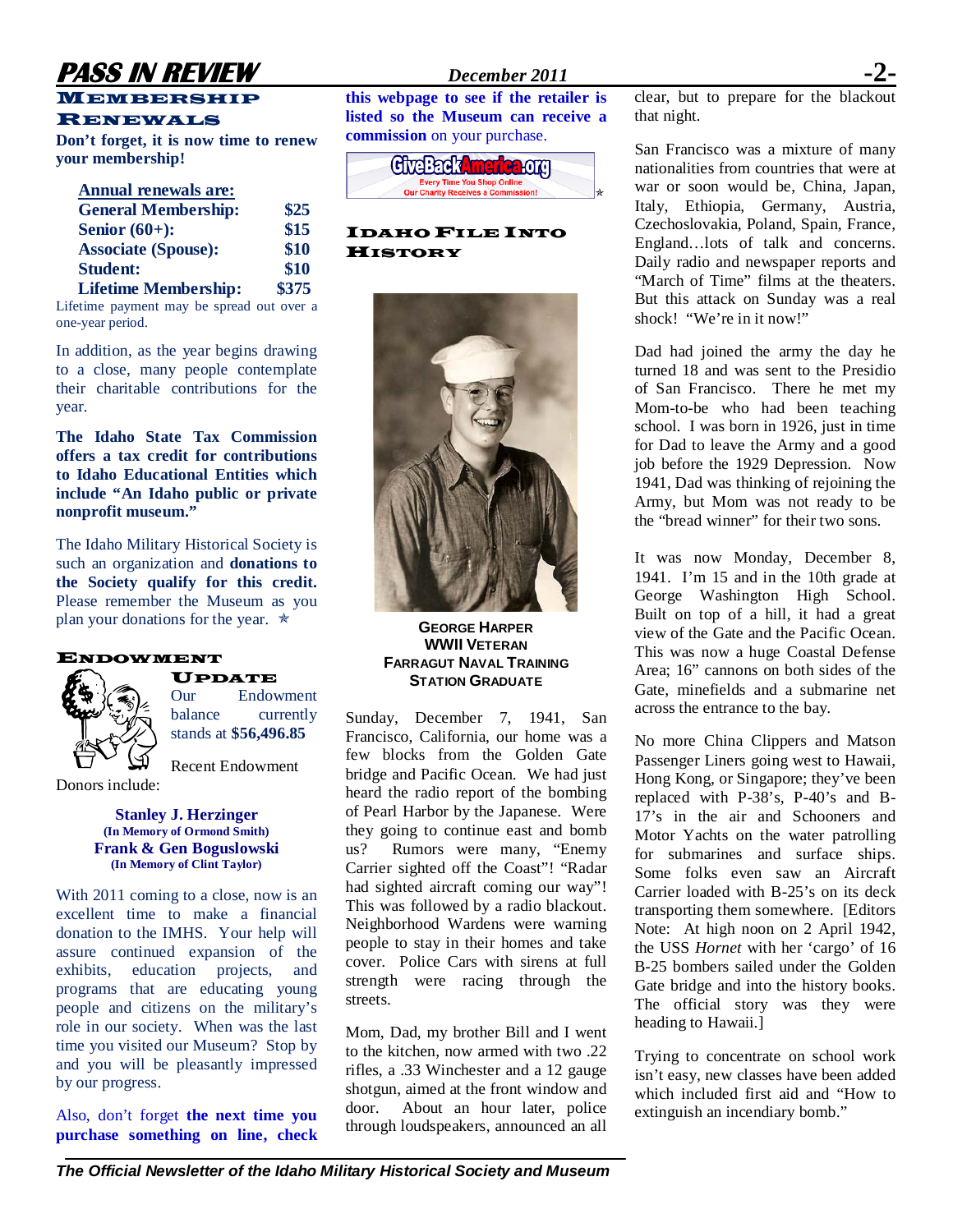## **-3-** *December 2011* **PASS IN REVIEW**



## **A flotilla of ships passes under the Golden Gate Bridge heading to the Pacific theatre**

The next graduation of seniors will be February 1942, but there are several 18 year olds that will be called before that. More Gold Stars are appearing on the neighborhood windows and the Coast Guard Beach Patrol found a Torpedo from a mini Sub next to China Beach where we swim.



**Recovering the mini-subs torpedo**

I was in the ROTC in high school at the time and if I was drafted, chances were it would mean the Army. In 1942, I joined the Civil Air Patrol Cadet Program and during '42 and through the spring of '43, attended ground school classes. Even got a summer job so I would have money for flying and in December of '43 began flight training.

CAP was sponsored by the Army Air Corp and they asked us to take the written and physical tests. I passed the written, but couldn't pass the eye test. Since I couldn't fly in the military, I decided I would see if I could be a Aviation Mechanic.

September was back to school; my brother Bill and I were both tackles on the football team. I graduated high school and enrolled in Junior College three days a week. I also began aircraft engine training two days a week.

It's decision time, besides wanting to be around airplanes, it would be nice to have a warm dry place to sleep and hot meals, so 'Let's Go Navy'! I went to the recruiting office, passed the physical, answered all their questions, gave them all my brilliant history, what jobs I would like, letters of recommendations and was sworn in. They say that 'Bad decisions make a good story'. The Navy was my best choice, but once sworn in, you don't get to vote! This was late April of 1944.

My Boot training was to be at **Farragut, Idaho** instead of San Diego so I asked my Dad about the area. He knew about Lake Pend Oreille, but was more familiar with the north end near Sandpoint. He was born in Grangeville and lived in Lewiston and Laclede before moving to Spokane.

On May 6, 1944, I rode the Ferry Boat across the bay to the Oakland Mole with family and friends, tears and goodbye's, boarded my private car, a Pullman Troop Sleeper. It was MUCH better than sitting in Coach Seats all night!

The following late afternoon, I arrived in Athol, Idaho and boarded the bus to Camp Scott's Drill Hall. It was now about 8 p.m., or more properly "20 hundred" Navy Time. Met with the rest of the Company; they were from Oklahoma and Minnesota. It was May 8, 1944, just 5 days before my  $18<sup>th</sup>$ birthday. We missed dinner, but we'll live. Received orders to lineup and pickup a cot, blanket and pillow, to be setup as directed. Then we had a few words from our Company Commander, and at 22 hundred, it was lights out.

At 0430 next morning, lights on, oh did I want a shower! We lined up to "march" to the mess hall, heard a few "You'll be sorry's"! After eating, happenings were a blur! Haircuts, shots, clothing and gear issue, finally a shower at our new home, second floor of a barracks.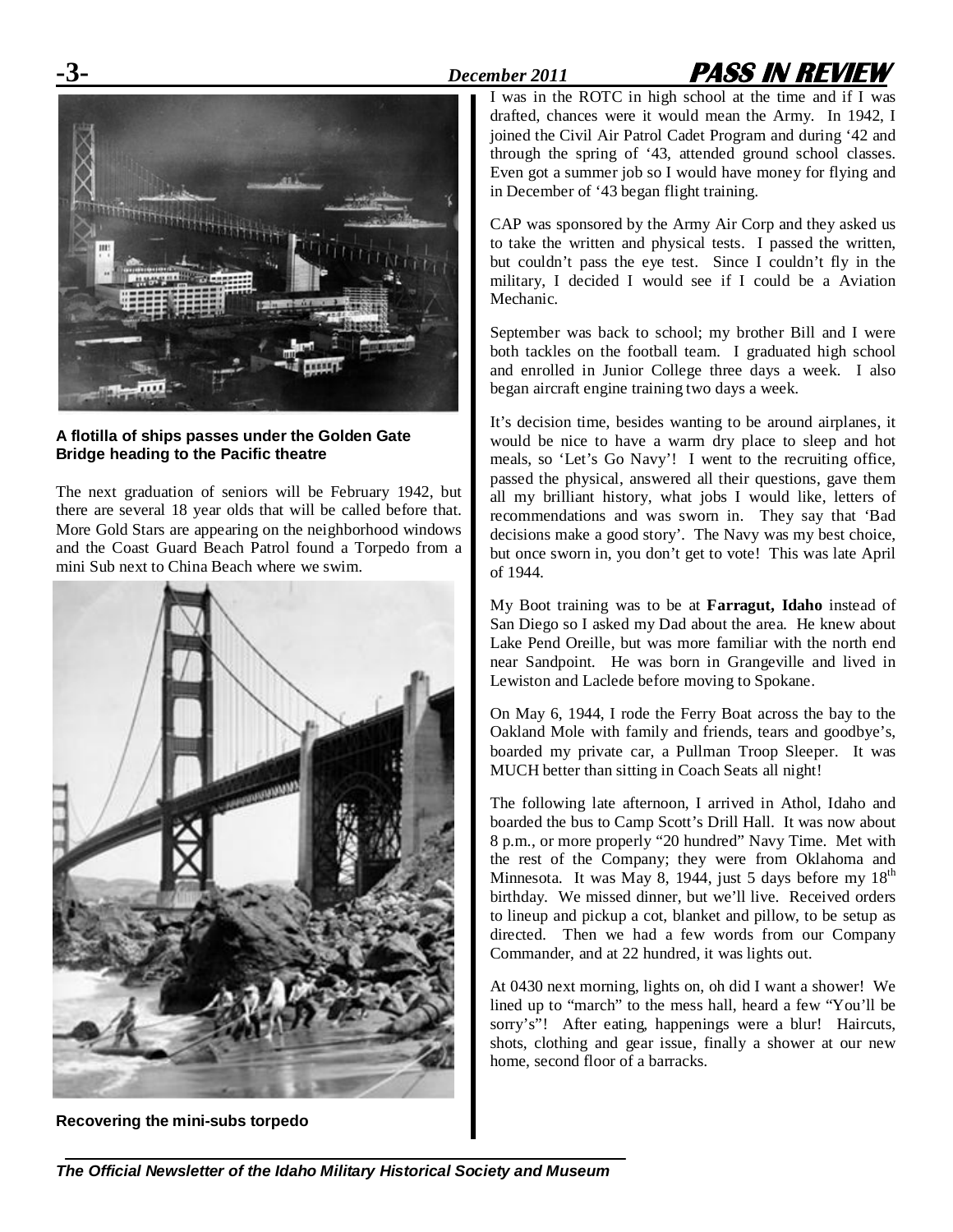

Next day the blur continued, beginning with a presentation from our Company Commander, **Chief Copeland, Sp.A. Company 550-44, Regiment 5, Battalion 18.**

He provided an outline of our future, beginning with; you will memorize the 11 General Orders of a Sentry! Then our training, Marching Drills, Physical Exercise, Training

Films, Learning the Navy Way.

Field Day's, everything will be spotless! Every Company has a duty to serve each other; it's called Mess Duty, you serve them and then clean up afterwards. Inspections, and more inspections, until it's perfect, which it never is. Knot Tying, Morse Code, Rowing and Rifle Target Practice - .22 indoor, 30.06 outdoor, Aerial Targets with indoor camera gun. Simulated 'Oil Fire' on water, under water swimming test, high jump with Kapok life preserver, a time not to knock yourself out. (Read Gayle and Dennis' book!)

The one thing I recall at Boot Camp, was how prepared I was for the training program; knot tying, semaphore, marching, shooting, rowing, we didn't have cargo nets, but we had cliffs to climb. The one thing that training couldn't teach me was to enjoy getting up at 4 a.m.!

At my first week at Farragut's Camp Scott, we were on the second floor of the Barracks. We had seen other Companies fall out, fall in, and begin marching. Today was our day. On the landing half way down the stairs, was a rack holding the Companies Guidon. I knew what it was and how it was used, so I just grabbed it, went out and stood in front of the Company, facing the Chief.

I didn't know it at the time but this was his first Company. He was however a school teacher and a quick learner. It was the practice to have all the Company Guidon Bearers be the same height, about 5'5". I was 6'2". I could read his mind, when he looked at me he thought, he's too tall! Any way, we were all standing at attention, waiting for his command. I said to myself, he's forgotten the first command.

Having spent the last three years in the ROTC, the third year as a Lieutenant, I was about 8' in front of him. I looked at him and mouthed "Company, Right Turn"! I could tell, when he heard "Coo", he remembered. After the practice march, he never said anything and I sure didn't!!

I didn't discover this until much later but I was given the Rating of Apprentice Guidon Bearer, Petty Officer 3/c.



**George's Appointment to Petty Officer Certificate**

The hardest part of my Boot Training was:

1) Trying to memorize the 11 General Orders and to repeat them at 0200 when ready to be relieved from Barracks Sentry Duty,

2) Trying to stay awake during after lunch Training Films, 3) Trying to quickly lower my temperature from "Cat Fever" before being sent back to a new Company.

When I was in Sick Bay with "Cat Fever," my temperature stayed between 102° an 103°. Sick Bay was a small room with about 8 or 10 bunks. One morning I heard a Nurse say, "If his temp isn't 99° this morning he'll be held back for a new company." I was in a lower bunk, she reached down and put the thermometer in my mouth, I could almost hear the mercury rising!

I pulled it out to check and it was going up towards 102°. I shook it down to 99° and held it until she reached down then shoved it back in my mouth. She removed it and said, "Good you can return to your Barracks after breakfast." She brought my clothes, I tried to stand up and fell back into the bunk. She then replied, "Well you're still weak, I'll give you a two day bed pass." Two buddies brought milkshakes for me and I survived!

The last morning of training, the Chief makes sure we will be on time to catch the 'Home Leave' train, by getting us up at 0200! Pack up your Duffle Bag, roll your Hammock but remember to have all the right clothes out for the trip. We graduated on June 20, 1944 and I left for Home Leave that same day. Home Leave was great, but hectic. I got less sleep than in camp! More Gold Stars in the hometown windows; three were close friends.

This will be my second time 'outside' since arriving at Farragut. Our boat won a rowing contest and the crew got liberty, some of us went to Spokane.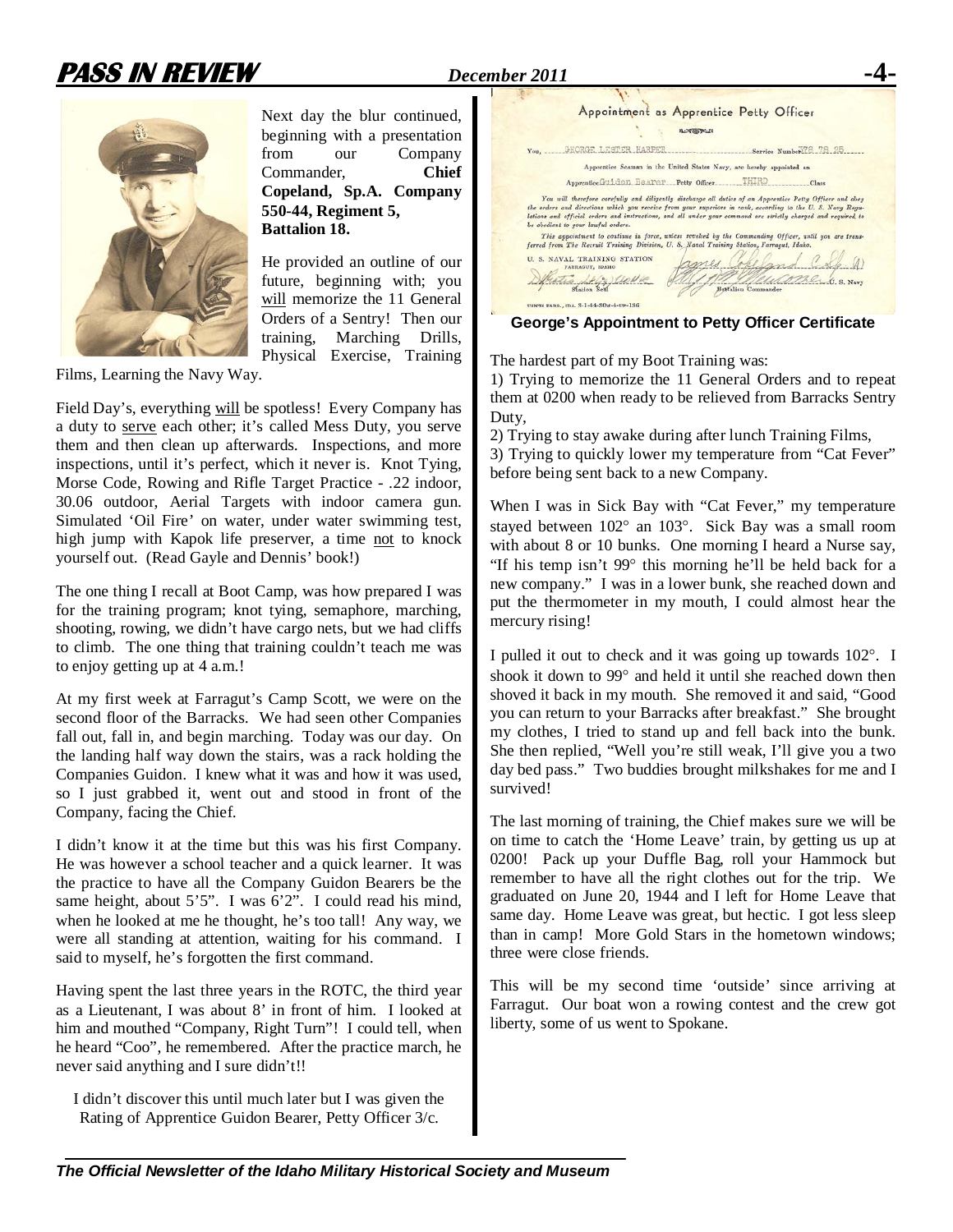



**George Harper, Guidon Bearer**

No Troop Sleeper on this trip, I was lucky to find a coach seat as the train was packed. Boarded the Ferry at Oakland Mole, crowded with Sailors, some wearing Whites. When we were coming into the slip at San Francisco, anxious Sailors rushed to the Bow. I told my buddies to wait and stand under the upper deck until the boat was secured. When the boat hit the pier, **hundreds** of Seagulls took off, dropping a Welcome Home 'present' on the first in line.

Mom and Dad were concerned about where I was going next. I didn't know, but I said I'm sure to go to a service school somewhere. My brother Bill was 17 and we hoped he could finish high school. News from the Atlantic and Pacific was bad; fighting after D-Day in Normandy was rough. Every day was a D-Day in the Pacific!

Back to Farragut and OGU (Outgoing Unit); was there about 10 Days. Some of the Schools - Aviation Machinist and PT Boat Machinist were closed. At the end of the Boot training period you were asked to list three duty preferences and then you left for Home Leave. When you returned, you had no idea whether you were going to be a Coxin on a landing barge, (the main threat if you fouled up) or go for further training. The OGU was a mystery! You wondered if your next assignment was based on #1, Alphabet, #2, Coin flipping or #3, A real effort to put the peg in the right hole.

I finally received orders for Great Lakes and Basic Engineering School. Left the next day on a train ride across North America, from Idaho to Montana, North Dakota, Minnesota, Wisconsin and Illinois. Back to barracks life and school rooms. Basic Engineering was the same subject I was taking at college, same books etc.; this was great! Liberties were in Milwaukee, real nice people.

Then on to Diesel School in Richmond, Virginia, very humid! The James River had flooded the school, most of the cleanup was over, but our training began by restoring all the engines to working order. It was hard work, but great experience.

November 3, 1944, Graduation ceremonies in the morning and on a train to Norfolk in the afternoon. Marched to a Grinder by the Bay, it was really an outdoor waiting room to receive Ship assignments. It was getting dark, cool and very foggy. All we could see were lights from the stanchion where we were standing. Each one had a number and when your name was called you would give your stanchion number and someone would guide you to your ship.

There were three of us left, Harper, Harpel and Harrington, you could tell our selection had been based on 'Intelligence.' The voice said, "Well I think that's all!" We yelled "No!!!" "Ok what's your name's and where are you?" Finally, after two hours we were on a whaleboat searching for our ship at anchor, **the PCE 846**.



The next morning was a beautiful morning and hundreds of ships were at anchor and moving in or out of the bay. We met with the Engineering Officer and Chief Motor Machinist Mate and received our Engine Room duties. We were leaving for Bermuda, but first Target Practice! North into Chesapeake Bay, airplane towing a sleeve target, 20mm guns shooting, and then one of the 40mm's, followed by depth charge K-Guns and stern rack. From the aft Engine Room, I thought we were under attack!

My vision may not have been good enough for flying but I was soon 'promoted' to lookout. A few times at anchor, swimming was allowed. There would be one or more people on guard for sharks that might appear, it was called "Shark Guard." I was always worried I might not see one in time to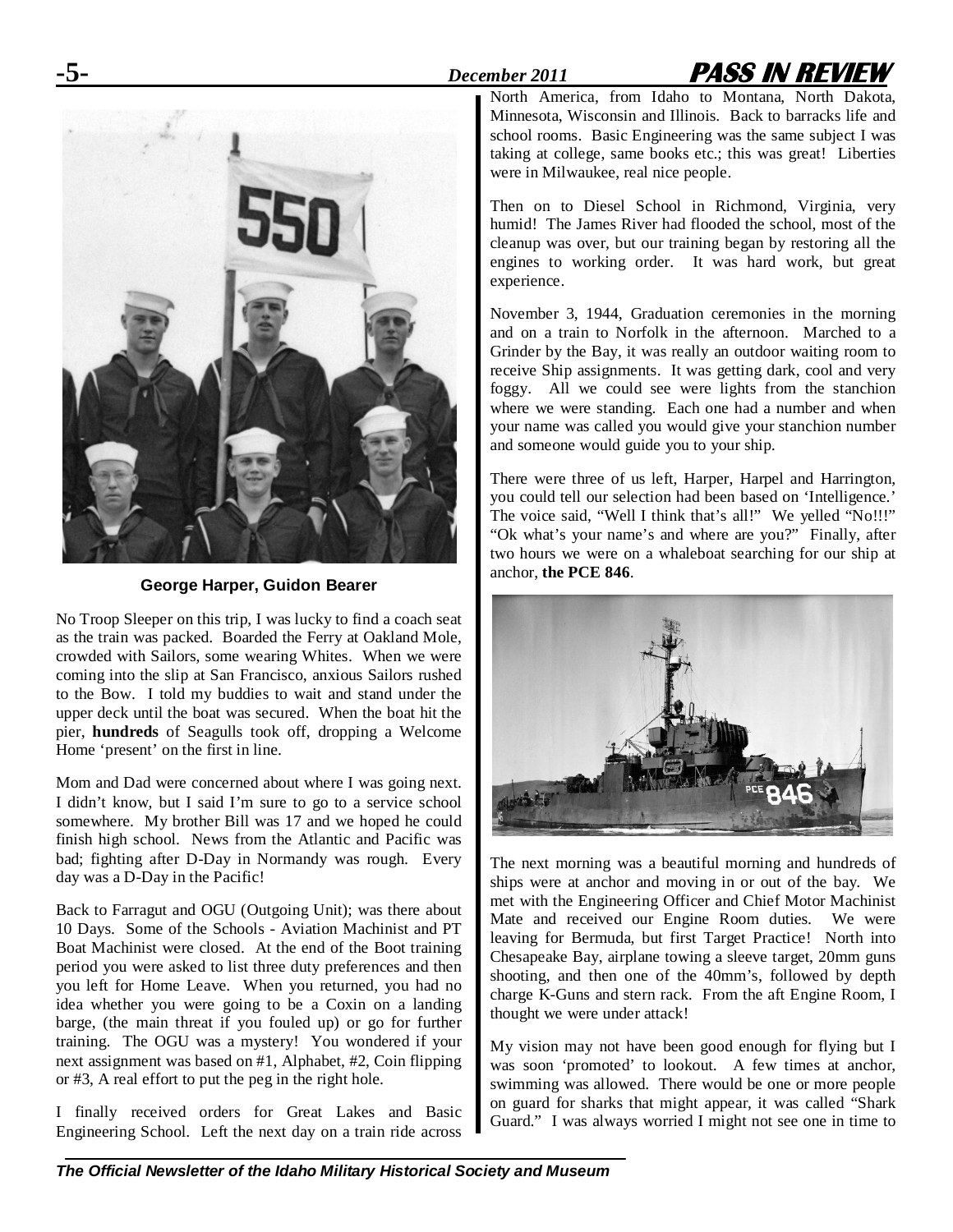## **PASS IN REVIEW** *December 2011* **-6-**

shoot it, and I sure didn't want to miss! The guy's didn't actually do much swimming, they just dove or jumped in and climbed the ladder and jumped again.

All quiet and underway to St George's Harbour [English], Bermuda. Our dock space was next to Kindley Field, a stop off for Bombers enroute to Europe and Africa. Our duties were Sub patrol, Escort/Convoy, North Atlantic. This included trips to Casablanca, Gibraltar, Murmansk and Iceland. Other missions were escorting Ocean Tugs to tow ships damaged in convoys.

After VE Day, we were assigned Pacific duties and even escorted the German Sub U-505 on an east coast war bond tour. We spent five days in each city; Norfolk, DC, Baltimore, Philadelphia, and New York City. Civilian tickets for the tour were \$18.75 for a Bond but we were allowed on for free any time we wanted. The Sub had been "hidden in the open" in a small bay near our Harbor; a very well kept secret. There were lot's of US Subs and Italian Subs nearby.

[Editors note, the U-505 was a German submarine captured on 4 June 1944. "This event marked the first time a U.S. Navy vessel had captured an enemy vessel at sea since the nineteenth century.<sup>5[1](#page--1-0)</sup> On September 15, 1954, it was dedicated as a war memorial and made a permanent exhibit at Chicago's Museum of Science and Industry. In 1989, the sub was designated as a National Historic Landmark.

The U-505 is the only Type IX-C U-boat in existence today. Numerous awards went to the subs captors to include Silver Stars, Navy Crosses, at least one Distinguished Flying Cross and a Medal of Honor.]



**The U-505 in her new berth at Chicago's Museum of Science and Industry[2](#page--1-1)**

We finished the tour with the U-505 and went to the Staten Island Shipyard knowing we were going somewhere in the Pacific. We noticed the other ships in the yard all with severely damaged decks and super structures. Turned out the damage was from Kamikaze attacks. When they installed new twin 40mm guns along with the newest Fire Control Systems, we knew that we were going to the same place these damaged ships had been. We also picked up a Radiosonde Balloon Inflation Hanger and an additional five Aerographers, three Gunners Mates, and two Fire Controlman.

Rumors were many and the talk was of the need to invade Japan being the only way to end the war. It will be very costly in lives! Then when weather equipment was installed, we knew we would be alone somewhere and fending for ourselves.

Then we were on our way to the Panama Canal and the Pacific. Scuttlebutt was we were going to the Sea of Japan to gather weather data for the Fleet. We were almost to Guam when the atomic bomb was dropped. August 15, 1945, VJ Day! We all felt that the Big Bomb's saved our lives. We received new orders - Treasure Island, San Francisco!!! We did confirm orders for the Sea of Japan.

Don't remember the date, but it was 0200, coming in the Golden Gate. I was the only one from San Francisco. The Skipper called from the 'Flying Bridge' for me to come up. He asked, "Is this the Place"? "Yes, but I haven't seen so many lights since December 7th!" Pointing starboard I said "That's where I live!"

Now we had new duties. We were assigned different stations throughout the northeastern Pacific, from Adak to Hawaii and San Francisco to Portland. We were 30 days on station, sailing in a 10-mile circle, providing navigation, weather aids and air sea rescue for aircraft returning from the western Pacific.

I was discharged on May 25, 1946. I returned to college and was that ever a shock! 70% of the students were recent high school grads; I felt like I was back in grammar school! By the end of the year, I had completed the subjects begun in 1944. Just by chance, I came across an article in the Sunday paper, "Athletes Wanted at the **Farragut College and Technical Institute**," WOW! Farragut was now a College! Reading more, it sounded like what I wanted, Vet's, no children. I sent for more information and included my phone number. They called and said come on up, you know the way! Tuition and books etc., were \$499.99/year and covered by the GI Bill. \$100 per month would more than cover food and room.

Arrived back at Farragut in March 1947. By now, most all Camp buildings were gone and the college was in the former hospital. There were between 5 and 10 per class with great teachers and a few professors. Best of all, two of the students were ex Army Air Corp Flight Instructors and had a lease on two Aeronca Chiefs. They would form a Club and charge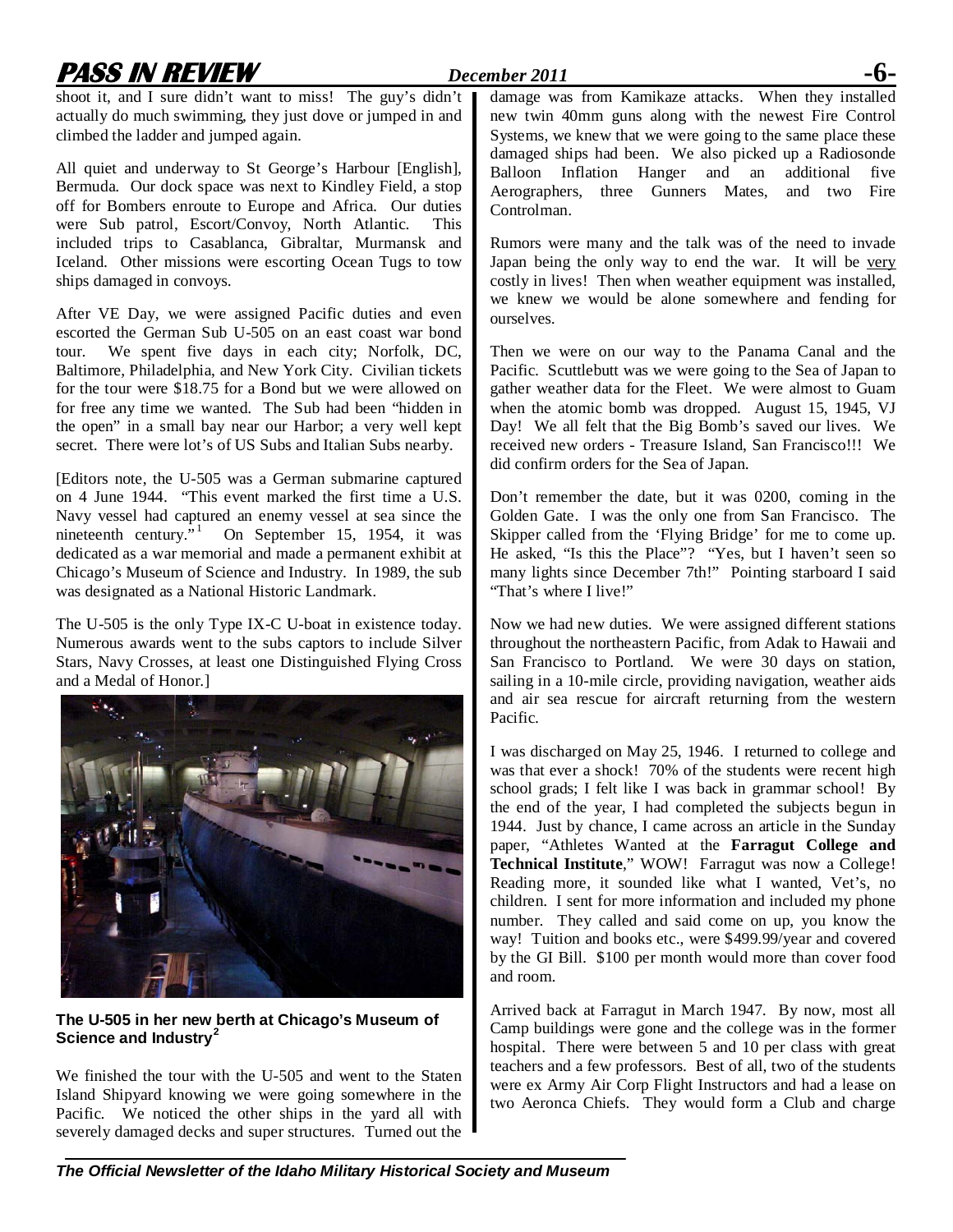

\$5/hr solo and \$8/hr dual with instruction. I will stay here forever!

Unfortunately, the College had too much competition and not enough public support. Teachers and students began leaving. I stayed until the planes flew off to their home in Kalispell. I then went back to the 'Bay Area School Mobs' and continued my education. In February 1950 I landed a great job at 3M and retired in May 1987.

*"Life is Good, each day is a beautiful day, I shall accept as many as provided" -* George Harper

--------------------------------------------------------------------

Editors Note: A very special thank you to George Harper for sharing his story with us!  $\star$ 

*Footnote sources: <sup>1</sup> <http://www.history.navy.mil/faqs/faq91-1.htm> <sup>2</sup> Photo from Gayle Alvarez' personal collection*



## MOST WANTED

 We are looking for information on Genevra Robinson pictured here.

She is believed to have been from Nampa, Idaho and served as a nurse during WWI.

She died at Base Hospital 68, A.E.F. France on 22 October 1918 and is buried at Arlington National Cemetery.



That is the extent of our knowledge of her. If you have information on her you can share, please contact Gayle.  $\star$ 

FROM THE ADMIN SECTION Please don't forget to include the Museum in your notifications when you move or change e-mail addresses.

If you have a new address, e-mail or otherwise, please send it to Gayle so we can update our records. We've had several "return to sender" pieces of mail and 'bounced' emails of late. Also, postage rates are set to go up again in January.  $\star$ 

## FROM ALL OF US

**at the Idaho Military Historical Society and Museum -a very**

## **Merry Christmas**

## **And Happy New Year!**



 *Produced by* The Idaho Military Historical Society.  *Feature Stories, Editor & Production:* Gayle Alvarez. Comments or article suggestions are welcome, contact us at 272-4841 or visit our web site at: [http://museum.mil.idaho.gov](http://museum.mil.idaho.gov/)

## **BREAKING NEWS!!!!**

We just received word that the Kathryn Albertson Foundation has approved a grant of **\$60,000** plus transportation costs to purchase and transport an F86 Saberjet in Ontario, Oregon to the Idaho Military History Museum! There are still many details to work through but we will keep you updated as things progress.



**Our new jet is on the left** 



## *The Official Newsletter of the Idaho Military Historical Society and Museum*